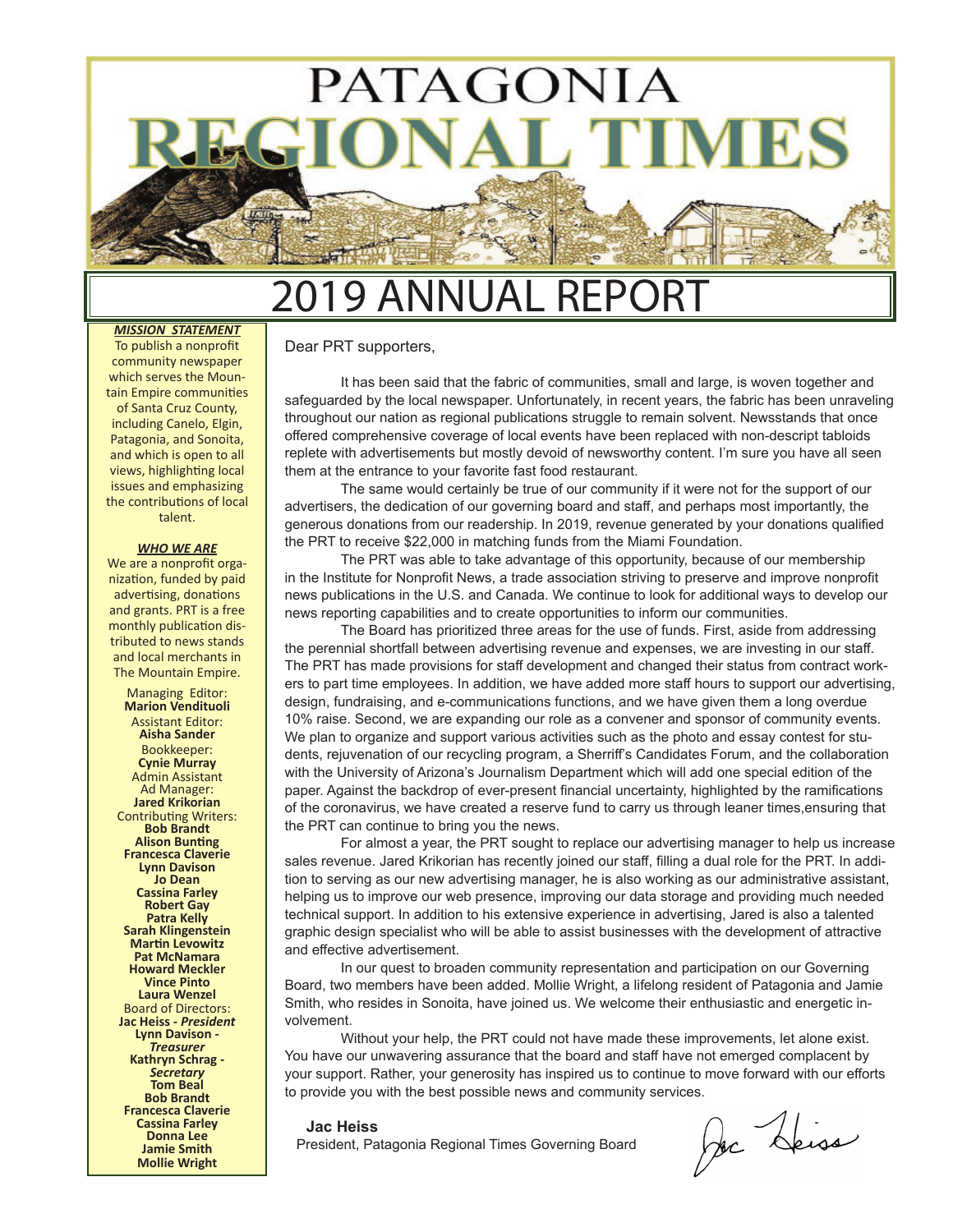### 2019 FINANCIAL REPORT



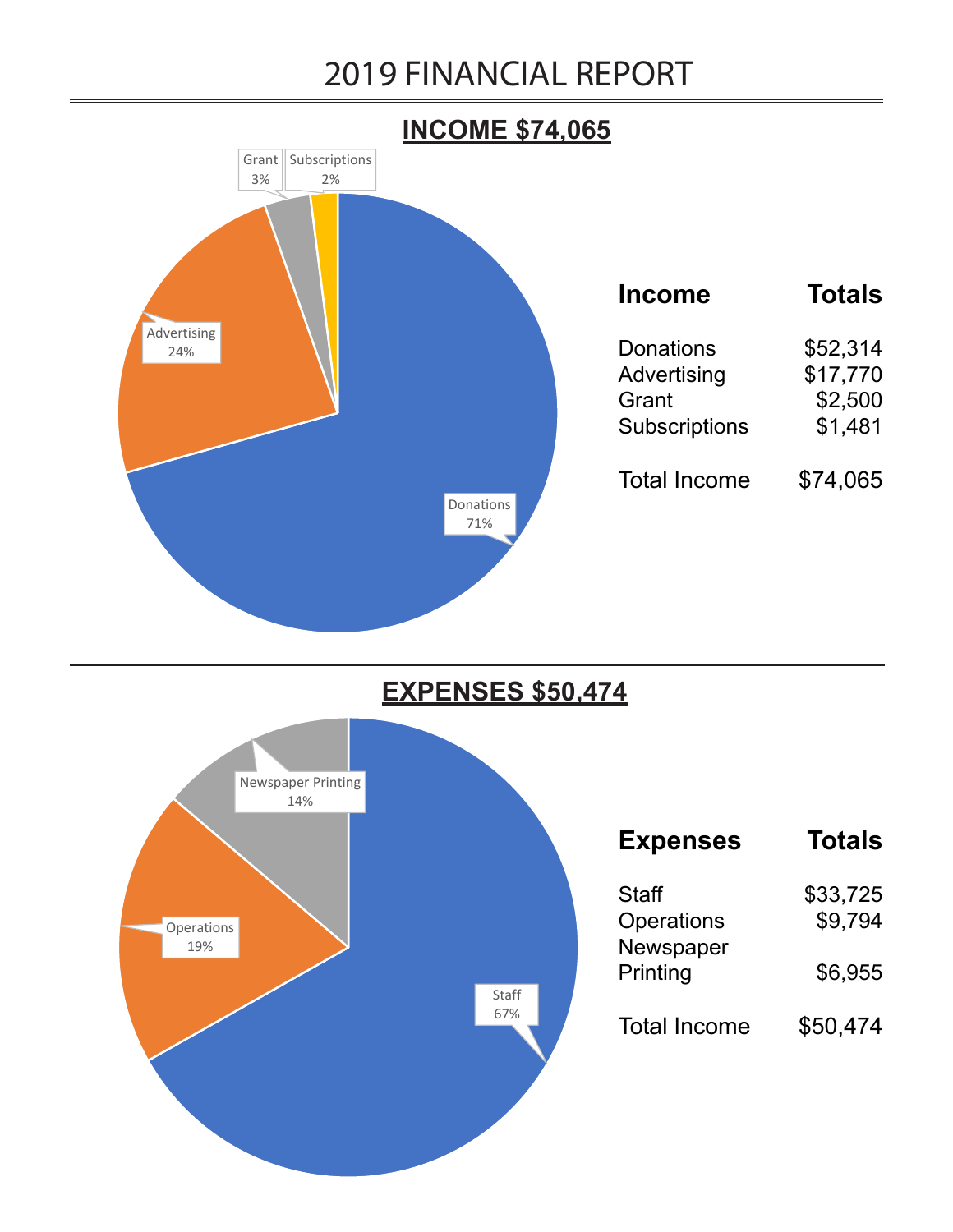# THANK YOU TO OUR GENEROUS DONORS

Ron Adams William & Shirley Ambrose Molly Anderson & William Farr Judith Hinton Andrew Sarah Andrew Richard & Lou Apperson Russel & Ruth Arbuckle Susan Archibald Thomas Arny Mike & Diana Assenmacher Craig Austin Allison Auther Amanda Bartine Avery & Dee Bates Barbara Beal Ginny Beal Tom Beal Judith Beck Cathy Bennett Bergier Family Limited Partners Elizabeth Blank Clare Bonelli Denise Bowden Tod Bowden Darlene & George Boyd Paloma Boykin Leland & Linda Brake Debra M. Briles Annette Brink Arch & Laura Brown Don Brush Anita Budhraja Wade & Alison Bunting Dawn Busse Margie Buyer Penny & Robert Cabot Virginia Cabot-Wellington Foundation Karla Cafarelli Dave Carley Martha Chase Helen P. Chester Laura Chester & Mason Rose Carlton F. Clark David & Janet Clark Classic & Contemporary Amerind Art, Inc.

A. Francesca Claverie Valerie & Ken Claverie Faith Coburn Holly Colonna Lil & Dave Foundation John Cook & Jane Leonard Gail Coray Lane & Linda Coulston Jack & Joyce Cox Nancy E. Coyote & Steve Niichel Suellen & Cuffy Crabbe Kathleen Crockett & George Whitmill Violet Crockett David E. Daiss Deborah Daun Lila Davison Lynn Davison & Judy Clegg Dr. John H. DeMarais DMB RV Ranch Nan & Charles Doolittle Melanie Dreisbach & Richard Schain Kimberlyn Drew Robert & Eileen Druchniak Doug Eckman & Carmen Portillo Donna Edmonds Cheridyn & Ryan Egan Gail & BIll Eifrig Philip Eiker, PLLC David & Barbara Ellis Gwyn Enright Laurie Eppard Elizabeth Ervin David & Jeanmarie Esser Stuart & Linda Evans Joe Farmer Dottie & John Farrar Edward & Jackie Fleder Robert Fink David & Ellen Fitzsimmons Lois Fleming Robert Fleming Avril Forest Brock Fuller Jana Gallatin Frances Garcia Jessica Gatmen

Michele Gisser Elliot & Lorraine Glicksman Dave Goggs Toni Goggs Susan & Richard Goldsmith Julieta Gonzalez Phyllis Gordon Gregg Gorton Ann Gosline & Jerry Rodman Andrew Gould Connie Granillo Sally Greenleaf Roberto Guerra Candice Guth & David Pogel Harold & Carol Hager Adrienne Halpert Tina & Bruce Hamilton Jane Hamlin Tom & Linda Hanson Juanita Havill & Pierre Masure Joe Heil Hem & Her Bridal, LLC Holder Family Trust Julie Holding & Meg Gilberg Robert & Jeanne Horsmann Brian Hoskins Scott Hufault Linda Huffstetler-Dearing Anne Huggins John & Nancy Hughes Hank Huisking P. Huisking Robert Hyland Henry & Ruth Jacobson Jacqueline Jacobson Rick & Bekki Jaynes Forrest Jenkin Juliet Jivanti Alexander & Jill Johnson Rita & Jim Johnson Rick Jones Ann & Lee Katzenbach Randy Kautto Rosanna Kazanjian John Kendall Jay & Barbara Kittle

Sarah & Chuck Klingenstein Renate Kloppinger Todd & Rainer Kuerzel Deborah Klosterman Dale Knuth & Anne Winebrenner Jim Koweek, AZ. Revegetation Svcs. Eva & John Kugler Richard & Robin Kulibert Kulibert Foundation Kathy Kunde Susan Lange James & Gloria Lawrence Martin Lawrence RuthAnn Le Febvre Jane Leonard Eleanor Lockwood Jeff Lockwood Charles & Marleen Lyon Susan Madden Marilyn Majalca Boyce McClung P. D. & LeeAnne **McCuistion** Janet McDanel Susan McDonald Justin McEldowney Annie McGreevy & Quentin Lewton Donald & Carolyn McIntosh David McNamara David & Marilyn Mendoza Fred & Christy Mendoza Julie Mendoza & Julia Lemon Inge Meyer John & Vista Michael Paul & Lucy Mihalik Jean Miller Max Miller Susan Miller Justo & Elvia Miranda Robert & Elise Misiorowski Ron & Cindy Morriss Joel & Cynie Murray Murphy & Kate Musick Elizabeth Myers Valerie Neale John Nock (continued)